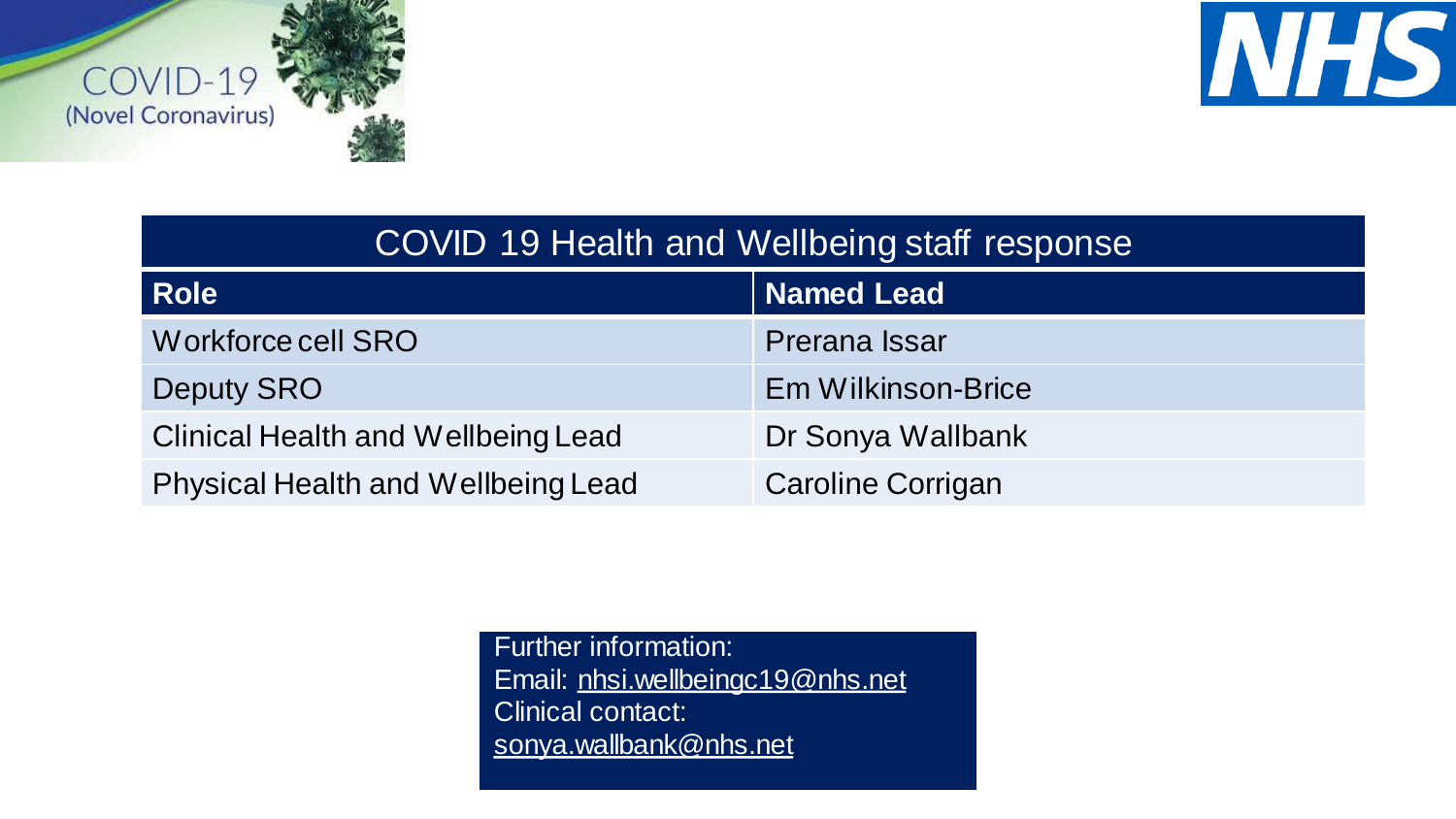# **Evidence base 1: Three phases of support for staff during COVID-19**

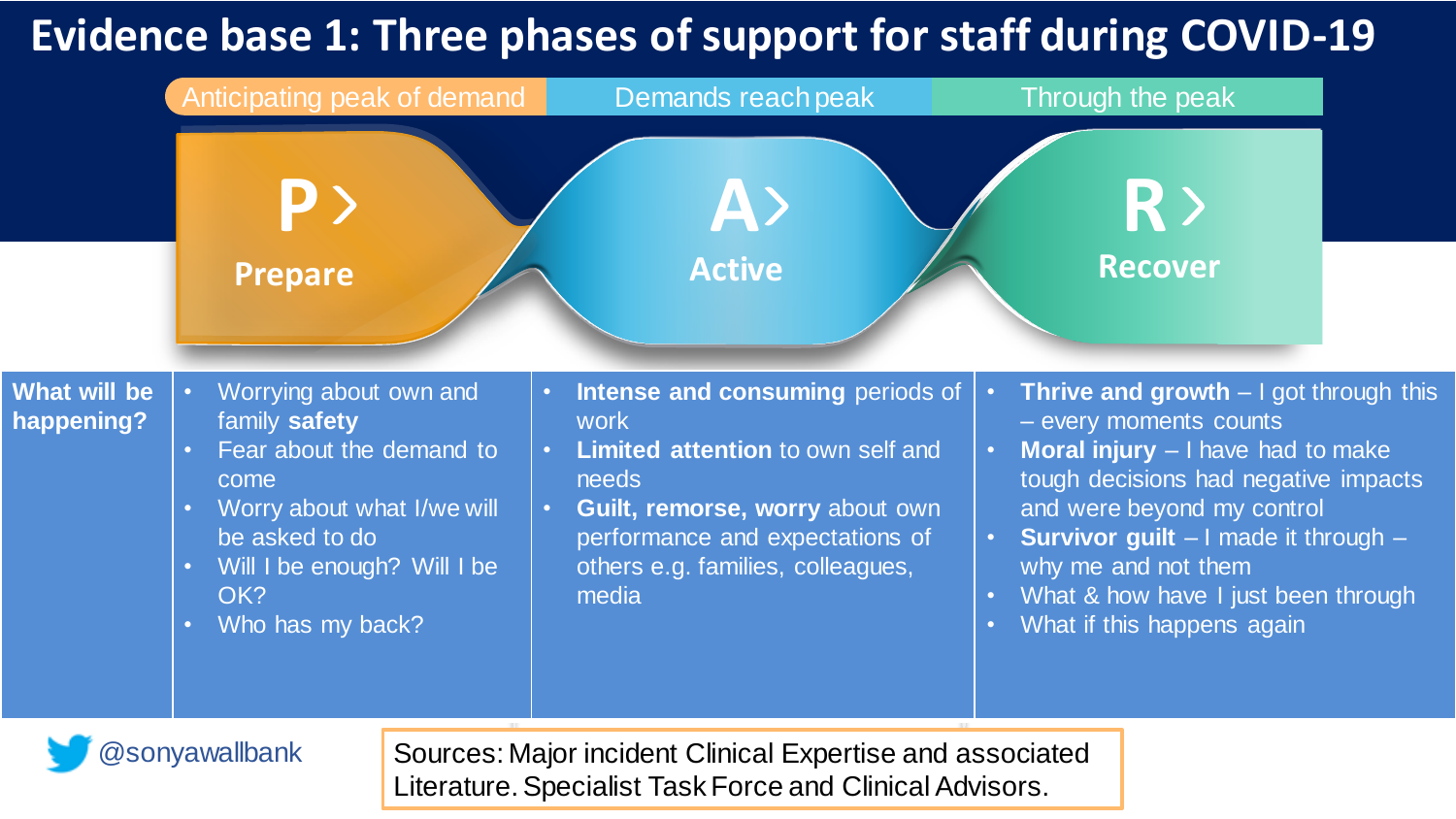## **Evidence base 2: What we need to be doing during the phases**

#### **Do not rush in with Psychological intervention – on average 70% of people recover without the need for intervention given the right support**

| 12-24 months post active<br>What support we will<br>Collective messaging is key $-$<br><b>Physical provisions, prompts</b><br>$\mathbf{1}$ .<br>1.<br>1.<br>need to offer<br>'we' are here, together and behind<br>and messaging to support<br>period<br>care of basic needs<br>Can take a while to seek help<br>2.<br>you<br>The range of support<br>and triggered by other non-<br><b>Enhanced</b> line management<br>2.<br>2.<br>Places to <b>decompress</b> – even<br>offered will consider the<br>support-we will make collective<br>if not frequently used – serves<br>related events<br>promotional, access or<br>decisions - I have your back<br>to emotionally contain and<br><b>Services</b> in place to support<br>3.<br>workplace inclusivity<br>Safety provision, honest, open<br>demonstrate "we are here<br>the range of presenting<br>3.<br>requirements of all staff -<br>and transparent messaging about<br>conditions e.g. anxiety,<br>together'<br>including those with<br>how we will keep front line workers 3.<br>depression through to PTSD<br>Clear protocols for<br>protected characteristics<br>and complex grief<br>normalising stress response,<br>safe<br>opportunities for debrief and<br><b>Line managers who know</b><br><b>Expectation</b> – preparing people<br>4.<br>4.<br>for what is to come and how we<br>networks of support within the<br>what to look out for and how to<br>workplace<br>will support them<br>manage discussions<br><b>Fast access for staff to mental</b><br>5.<br>Line managers trained and ready<br>Anonymous opportunities for<br>4.<br>5.<br>to have psychologically<br>discussions<br>health services where complex<br>informed conversations<br>treatment required<br>5.<br>Line managers trained in<br><b>Teams</b> who understand what is<br>Return to work strategies<br>signs of stress and trauma $-$<br>6.<br>6.<br>which may require short term<br>expected of them and how to work<br>specialist psychological<br>services equipped to respond<br>redeployment<br>together well | <b>Phase</b> | <b>Prepare</b> | <b>Active</b> | <b>Recover</b> |
|----------------------------------------------------------------------------------------------------------------------------------------------------------------------------------------------------------------------------------------------------------------------------------------------------------------------------------------------------------------------------------------------------------------------------------------------------------------------------------------------------------------------------------------------------------------------------------------------------------------------------------------------------------------------------------------------------------------------------------------------------------------------------------------------------------------------------------------------------------------------------------------------------------------------------------------------------------------------------------------------------------------------------------------------------------------------------------------------------------------------------------------------------------------------------------------------------------------------------------------------------------------------------------------------------------------------------------------------------------------------------------------------------------------------------------------------------------------------------------------------------------------------------------------------------------------------------------------------------------------------------------------------------------------------------------------------------------------------------------------------------------------------------------------------------------------------------------------------------------------------------------------------------------------------------------------------------------------------------------------------------------------------------------------------------------|--------------|----------------|---------------|----------------|
|                                                                                                                                                                                                                                                                                                                                                                                                                                                                                                                                                                                                                                                                                                                                                                                                                                                                                                                                                                                                                                                                                                                                                                                                                                                                                                                                                                                                                                                                                                                                                                                                                                                                                                                                                                                                                                                                                                                                                                                                                                                          |              |                |               |                |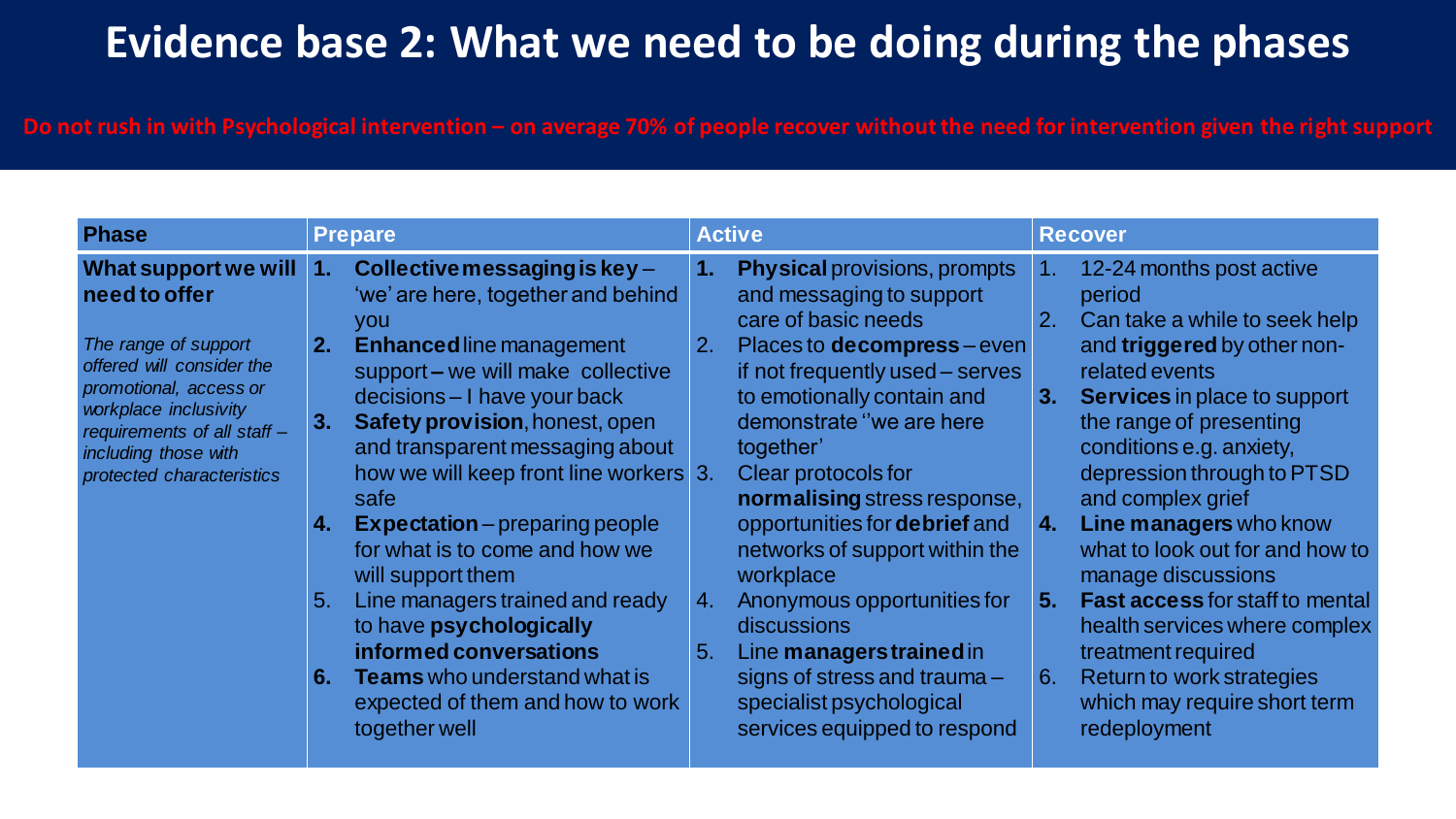## **Ways to access support during COVID-19**

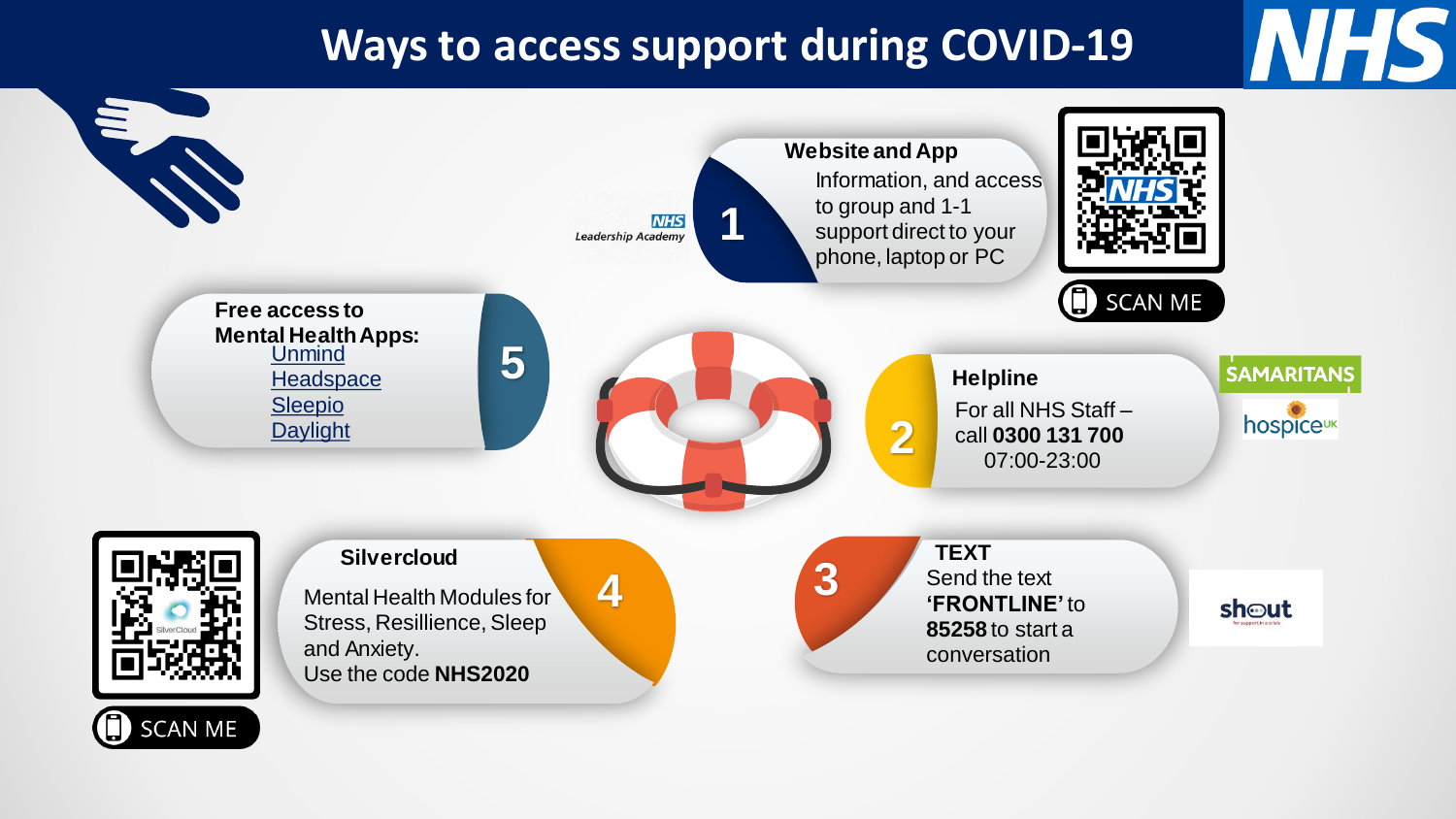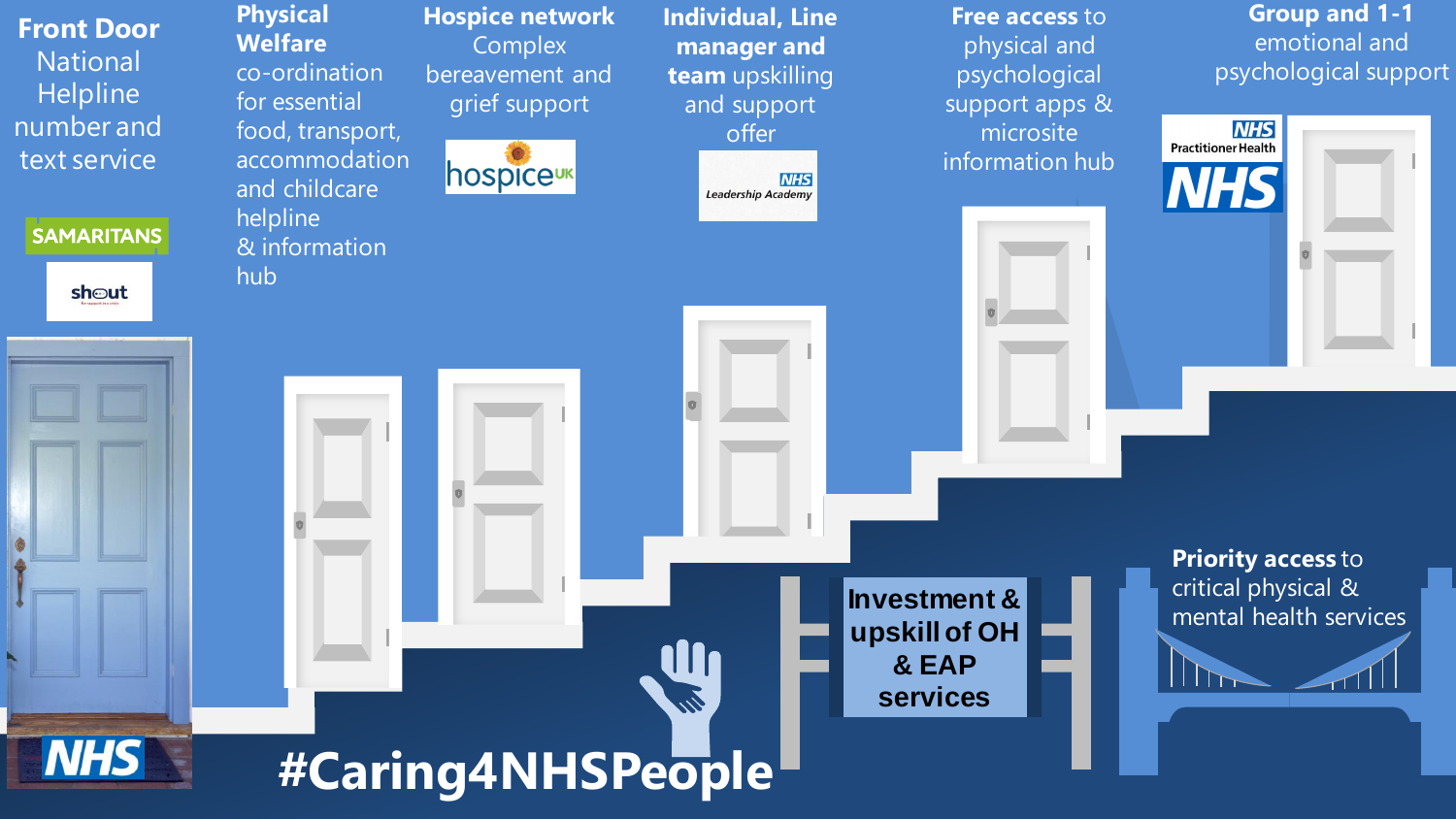### **Health and Wellbeing Covid 19 – Plan on a page**